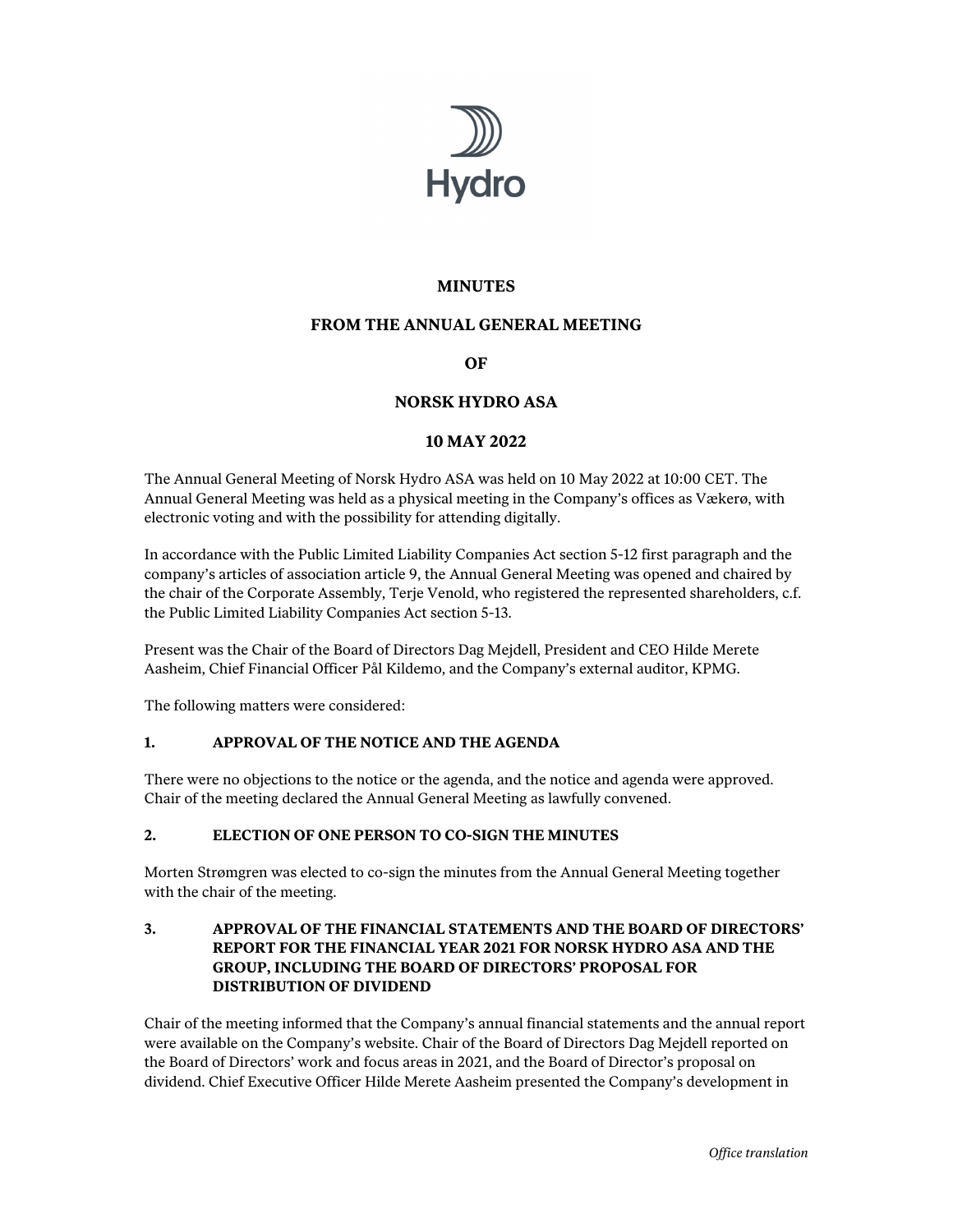

2021 and the first quarter of 2022. The auditor's report and the Corporate Assembly's statement were presented.

In accordance with the Board of Directors' proposal, the Annual General Meeting resolved the following:

*"The Annual General Meeting approves the Annual Financial Statements and the Board of Director's Report for the financial year 2021 for Norsk Hydro ASA and the group. Based on the approved annual accounts for 2021, the Annual General Meeting approves that a dividend of NOK 5.40 per share is distributed."* 

#### **4. APPROVAL OF REMUNERATION TO THE COMPANY'S EXTERNAL AUDITOR**

The Annual General Meeting resolved the following:

*"The Annual General Meeting approves KPMG AS's remuneration of NOK 3 684 000 for the legally required audit for the financial year 2021."* 

#### **5. THE BOARD OF DIRECTORS' STATEMENT ON CORPORATE GOVERNANCE**

The Annual General Meeting reviewed the Board of Directors' statement on corporate governance. Chair of the meeting informed that the statement is included as an appendix to the Annual Report for Norsk Hydro ASA for 2021 and is also available on the company's website. The statement was taken into consideration by the Annual General Meeting.

#### **6. APPROVAL OF NORSK HYDRO ASA'S REMUNERATION POLICY FOR LEADING PERSONS**

Chair of the Board of Directors Dag Mejdell gave a statement on the Board of Directors' proposed new remuneration policy for leading persons. Mejdell further reported on the Board of Directors' remuneration report for leading persons for the financial year 2021, c.f. item 7 on the agenda.

The Annual General Meeting resolved the following:

*"The Annual General Meeting approves Norsk Hydro ASA's remuneration policy for leading persons."* 

#### **7. ADVISORY VOTE ON NORSK HYDRO ASA'S REMUNERATION REPORT FOR LEADING PERSONS FOR THE FINANCIAL YEAR 2021**

The Ministry of Trade, Industry and Fisheries, represented by Morten Strømgren, read the following explanation of voting:

*"The Ministry of Trade, Industry and Fisheries votes for the report from the Board of Directors, and has the following explanation of voting:* 

*The Ministry refers to the Norwegian state's Guidelines for remuneration of senior executives in companies with state ownership of 30 April 2021. The Ministry wishes to emphasize the state's expectations concerning remuneration, including moderation. The state wishes the remuneration of senior* 

*Office translation*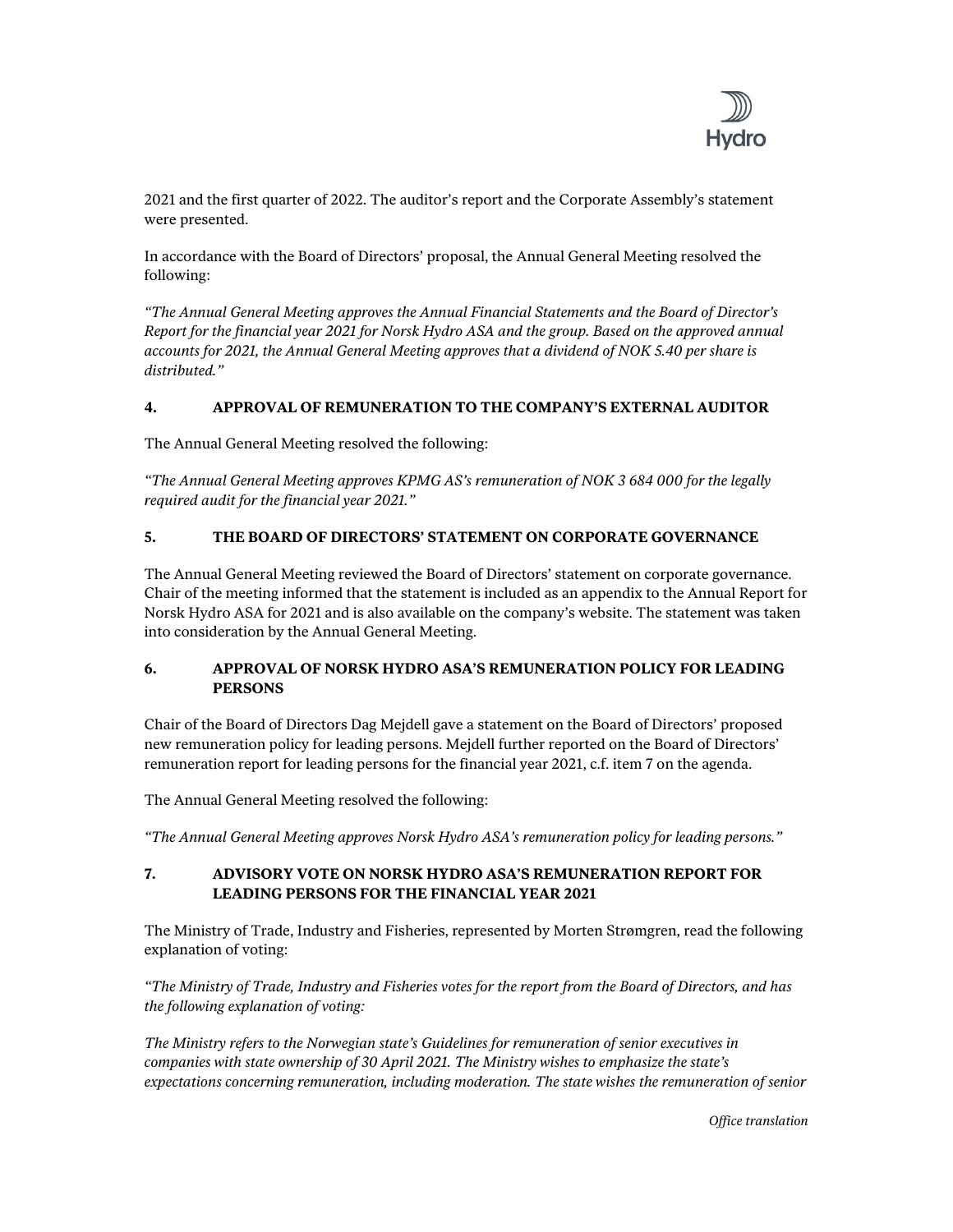

*executives to be competitive so that the company attracts and retains skilled executives, and at the same time to be non-leading vs. comparable companies, and on a moderate level. This implies inter alia that the remuneration is not higher than necessary in order to attract and retain the desired competence. It is not in the company's nor the owners' interest if the company pays a higher total remuneration, including bonuses, than necessary.* 

*When assessing moderation, the ratio between the remuneration paid to senior executives and other employees in the company may be relevant. Among other things, it is important to the state that this pay ratio does not increase without proper justification. Greater disparities in remuneration between senior executives and other employees in the company can be detrimental because, among other things, this can hurt the company's reputation by creating unreasonable disparities in the company and in society at large.* 

*The state wishes the Board of Directors to have attention on moderation when deciding total remuneration."* 

The Annual General Meeting resolved the following:

*"The Annual General Meeting endorses Norsk Hydro ASA's remuneration report for leading persons for the financial year 2021."* 

#### **8. APPROVAL OF THE AGREEMENT ON THE DISCONTINUATION OF THE CORPORATE ASSEMBLY**

Chair of the Board of Directors Dag Mejdell gave a statement on the Board of Directors proposal to approve the agreement on the discontinuation of the Corporate Assembly.

The Annual General Meeting resolved the following:

*"The Annual General Meeting approves the agreement on discontinuation of the Corporate Assembly of Norsk Hydro ASA. The dissolution of the Corporate Assembly shall be effective as of the Annual General Meeting's approval of the agreement on discontinuation."* 

#### **9. APPROVAL OF AMENDMENTS TO THE ARTICLES OF ASSOCIATION OF THE COMPANY**

Chair of the meeting informed that the proposed amendments to the Articles of Association is set out in the notice, and also informed on the majority requirement for adopting amendments to the Articles of Association.

The Annual General Meeting resolved the following:

*"The Annual General Meeting approves the proposed amendments to the Articles of Association."* 

# **10. APPROVAL OF AMENDMENTS TO THE GUIDELINES FOR THE NOMINATION COMMITTEE**

The Annual General Meeting resolved the following: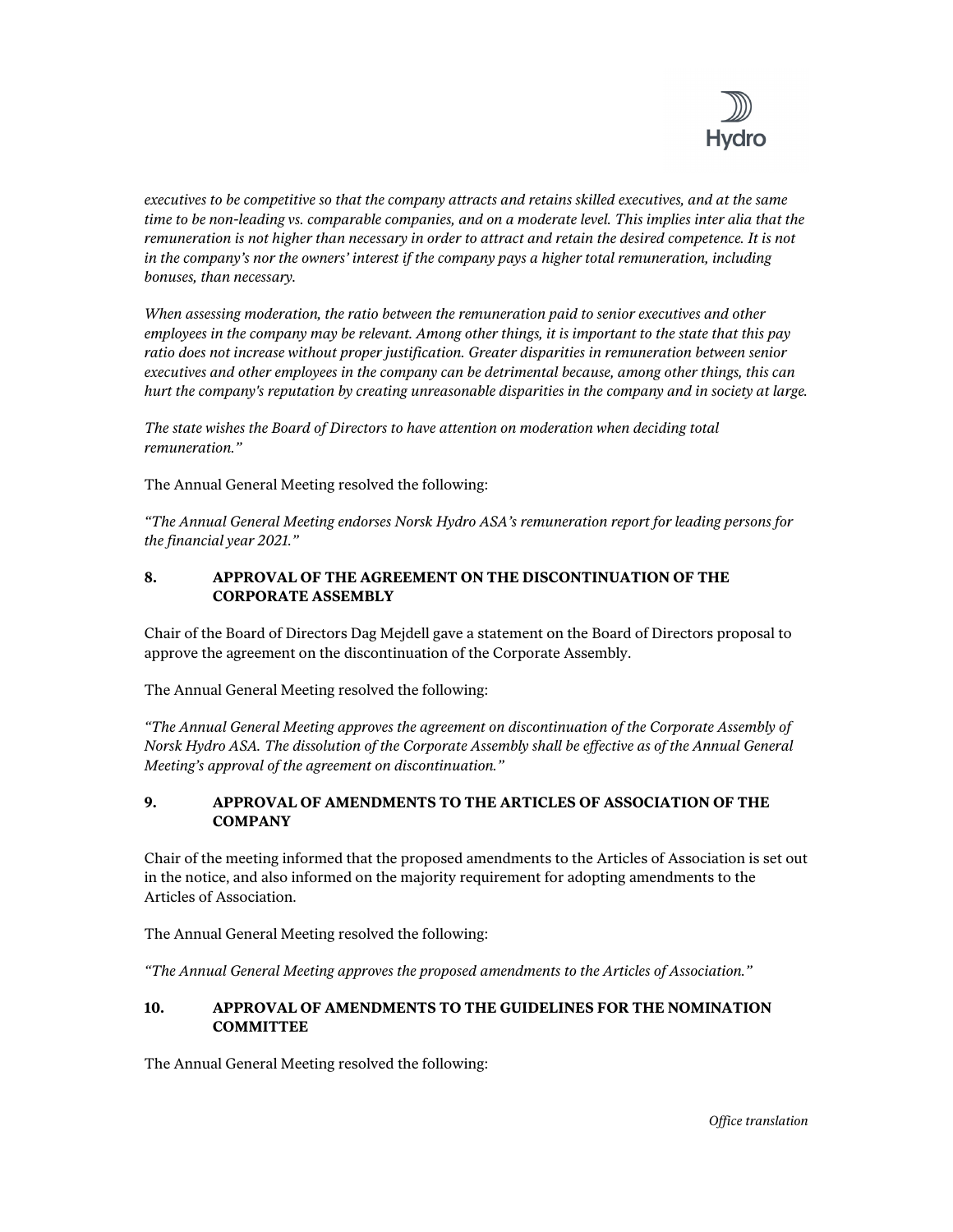

*"The Annual General Meeting approves the updated guidelines for the Nomination Committee of Norsk Hydro ASA."* 

### **11. ELECTION OF MEMBERS TO THE BOARD OF DIRECTORS**

Chair of the Company's Nomination Committee gave a statement on the recommendation from the Nomination Committee.

The Annual General Meeting resolved the following:

*"In accordance with the recommendation from the Nomination Committee the Annual General Meeting elects the following members of the company's Board of Directors:* 

- *Dag Mejdell*
- *Marianne Wiinholt*
- *Rune Bjerke*
- *Peter Kukielski*
- *Kristin Fejerskov Kragseth*
- *Petra Einarsson*
- *Philip Graham New*

*All members are elected for until two years, and at the latest to the company's Annual General Meeting in 2024."* 

#### **12. ELECTION OF MEMBERS TO THE NOMINATION COMMITTEE**

The Annual General Meeting resolved the following:

*«In accordance with the recommendation from the Nomination Committee the Annual General Meeting elects the following members of the company's Nomination Committee:* 

- *Berit Ledel Henriksen*
- *Morten Strømgren*
- *Nils Bastiansen*
- *Susanne Munch Thore*

*All members are elected for until two years, and at the latest to the Company's Annual General Meeting in 2024.* 

*Berit Ledel Henriksen is elected as chair of the Nomination Committee for the same period. »* 

#### **13. APPROVAL OF REMUNERATION TO THE MEMBERS OF THE BOARD OF DIRECTORS**

The Annual General Meeting was presented the proposed resolution from the Nomination Committee and the alternative proposed resolution from shareholder the Ministry of Trade, Industry and Fisheries.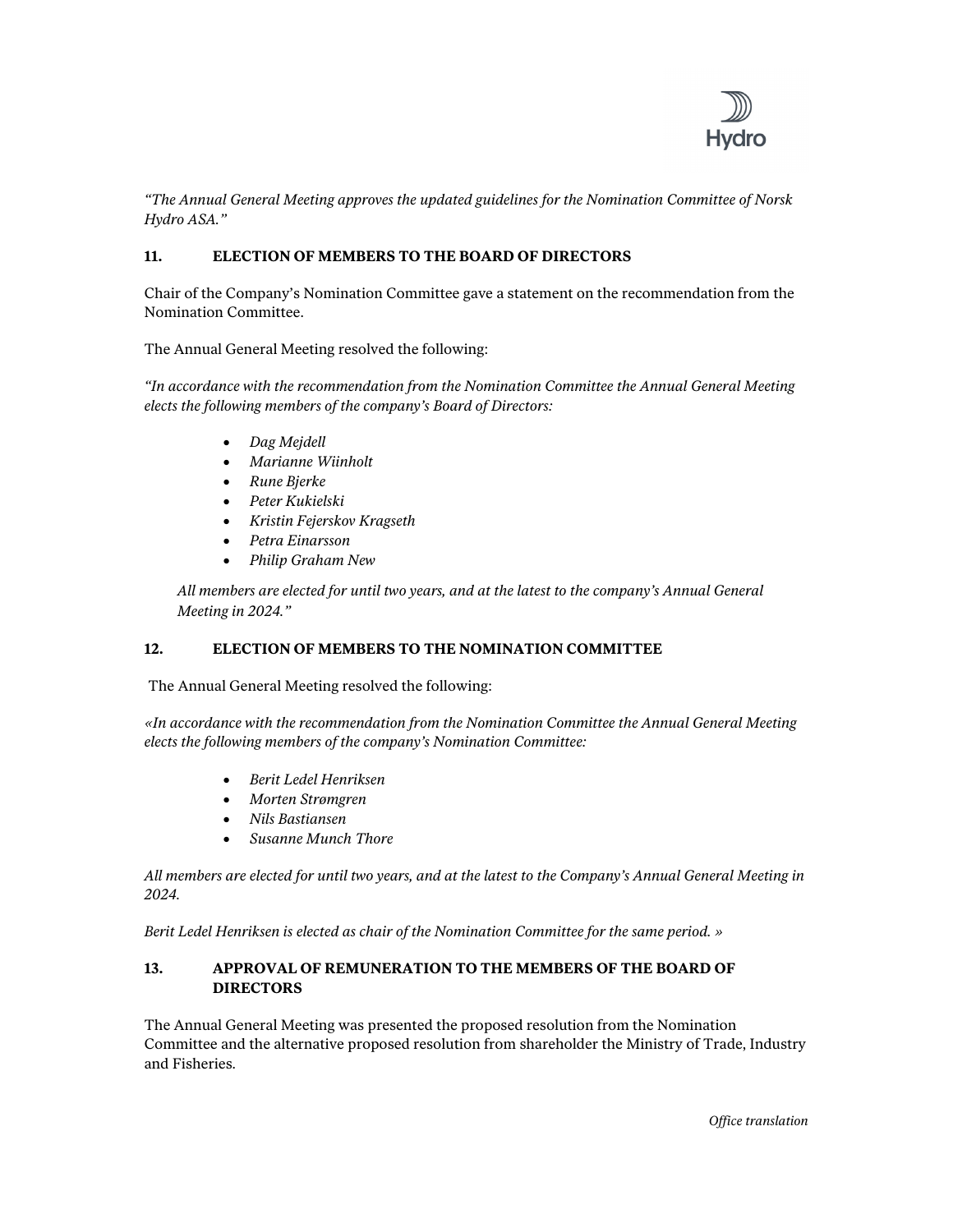

The Ministry of Trade, Industry and Fisheries, represented by Morten Strømgren, read the following explanation of voting:

*"The Ministry of Trade, Industry and Fisheries has the following explanation of voting:* 

*The Ministry of Trade, Industry and Fisheries refers to the Government's ownership policy, cf. Meld. St. 8 (2019-2020) where it appears that the State as owner emphasizes that the remuneration should reflect the Board's responsibility, competence, time spent and the complexity of the business, while at the same time being on a moderate level. A moderate level means that the remuneration shall not be higher than necessary to contribute to relevant and good competence in the Board of Directors, while reflecting the responsibilities and workload of the Board. In the case of Norsk Hydro, the company has a highly competent Board of Directors, both before and after the changes proposed by this year's recommendation. Furthermore, it is clear from the ownership policy that with regards to remuneration, the State looks to comparable Norwegian companies. Based on this, the State supports an increase in remuneration for the Chair of the Board in line with the regular wage growth of 3.4%, up to 731 000 per year. This is included in the alternative proposed resolution for remuneration which the State has proposed, and wishes to vote for, instead of voting for the proposed resolution from the majority in the nomination committee."* 

The proposed resolution from the Nomination Committee was not adopted, and the Annual General Meeting adopted the proposed resolution from the Ministry of Trade, Industry and Fisheries.

The Annual General Meeting resolved the following:

*«The Annual General Meeting approves the following remuneration for the members of the company's Board of Directors for the financial year 2022 (1 January – 31 December):* 

| Chair                         | 731 000 |
|-------------------------------|---------|
| Deputy chair                  | 440 500 |
| Board member                  | 385700  |
| Travel compensation*          | 31000   |
| <b>Audit Committee</b>        |         |
| Chair                         | 222 300 |
| Member                        | 144 800 |
| <b>Compensation Committee</b> |         |
| Chair                         | 128 200 |
| Member                        | 96 200  |

*Remuneration (all amounts in Norwegian kroner):* 

\* *Compensation to board members residing outside of Norway, applicable when the board member concerned has to cross a national border to attend the meeting"*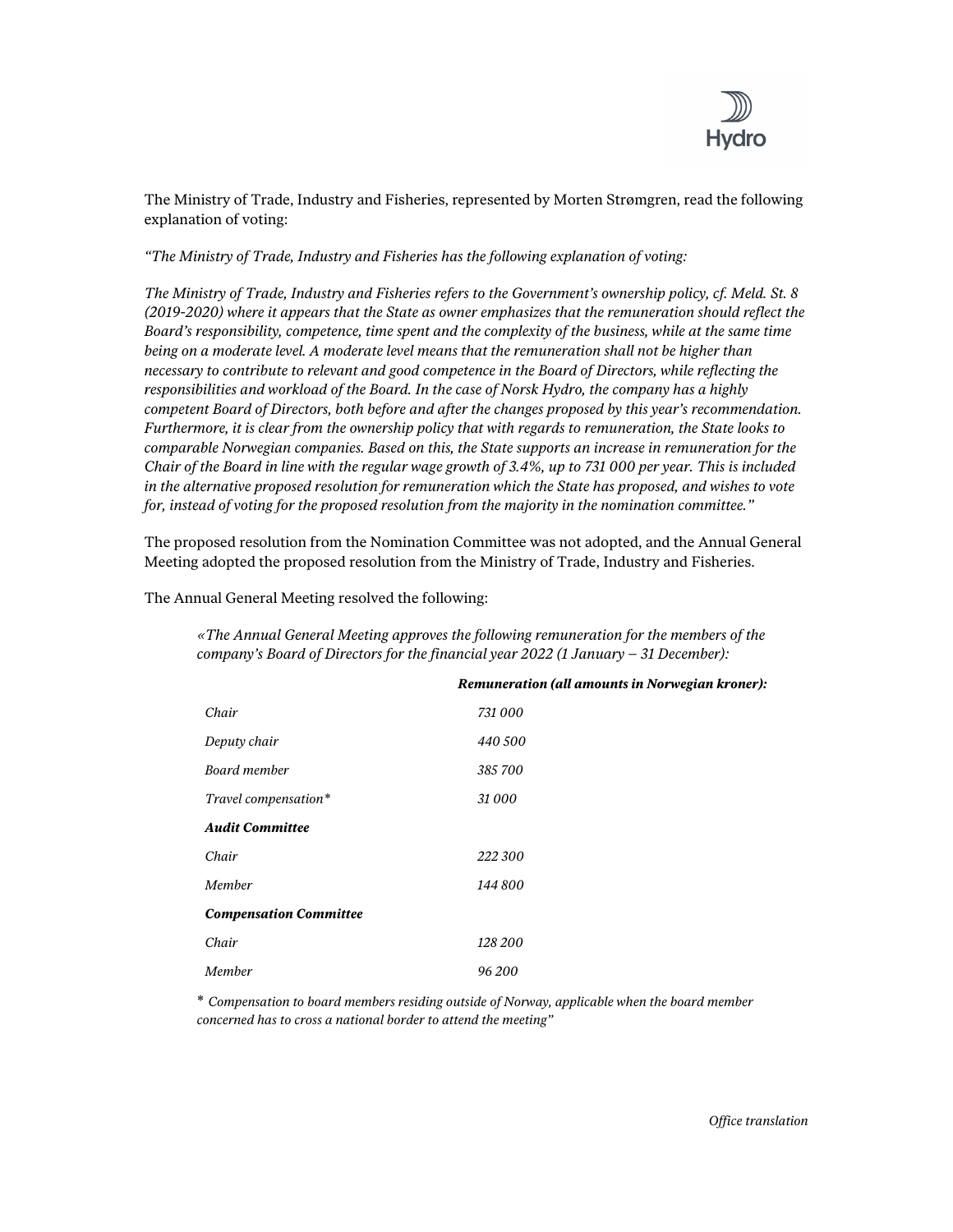

#### **14. APPROVAL OF REMUNERATION TO THE NOMINATION COMMITTEEE**

The Annual General Meeting resolved the following:

*«The Annual General Meeting approves the following remuneration for the members of the Company's Nomination Committee for the financial year 2022 (1 January – 31 December):* 

|                                                   | <b>Remuneration (all amounts in Norwegian kroner):</b> |
|---------------------------------------------------|--------------------------------------------------------|
| Chair (per meeting, where the chair is present)   | 8 750                                                  |
| Member (per meeting, where the member is present) | $7000$ »                                               |

\* \* \*

There were no further matters on the agenda. Chair of the meeting thanked the shareholders for their attendance and declared the Annual General Meeting adjourned.

**Vækerø, 10 May 2022** 

 $012.01$ 

**Terje Venold**  Chair of the meeting

\_\_\_\_\_\_\_\_\_\_\_\_\_\_\_\_\_\_\_\_\_\_\_\_

When \_\_\_\_\_\_\_\_\_\_\_\_\_\_\_\_\_\_\_\_\_\_\_\_

**Morten Strømgren**  Co-signer

#### **Appendices:**

1. List of attending shareholders, specifying the number of shares and votes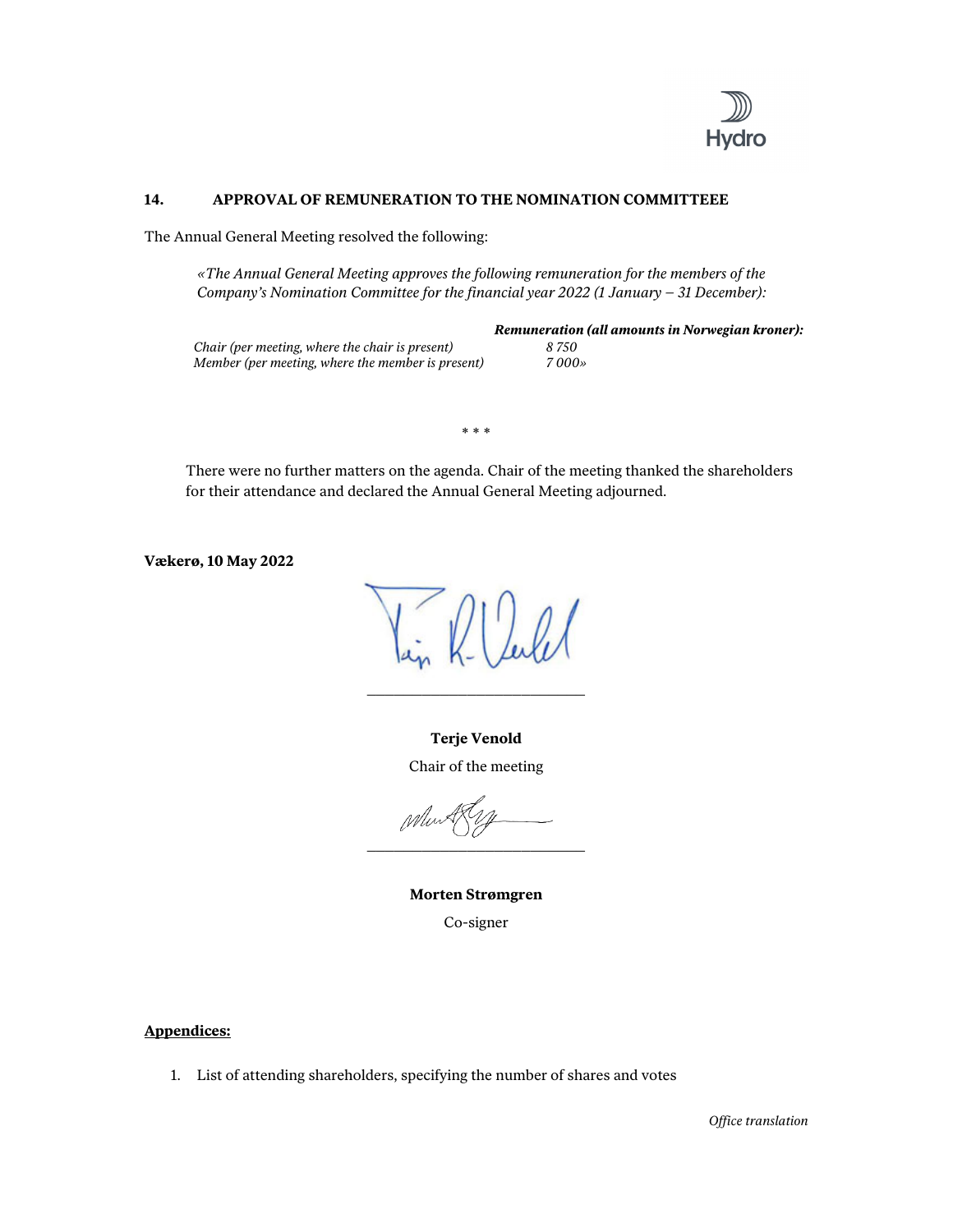

- 2. The voting results for the individual matters on the agenda
- 3. Articles of Association of the Company (office translation)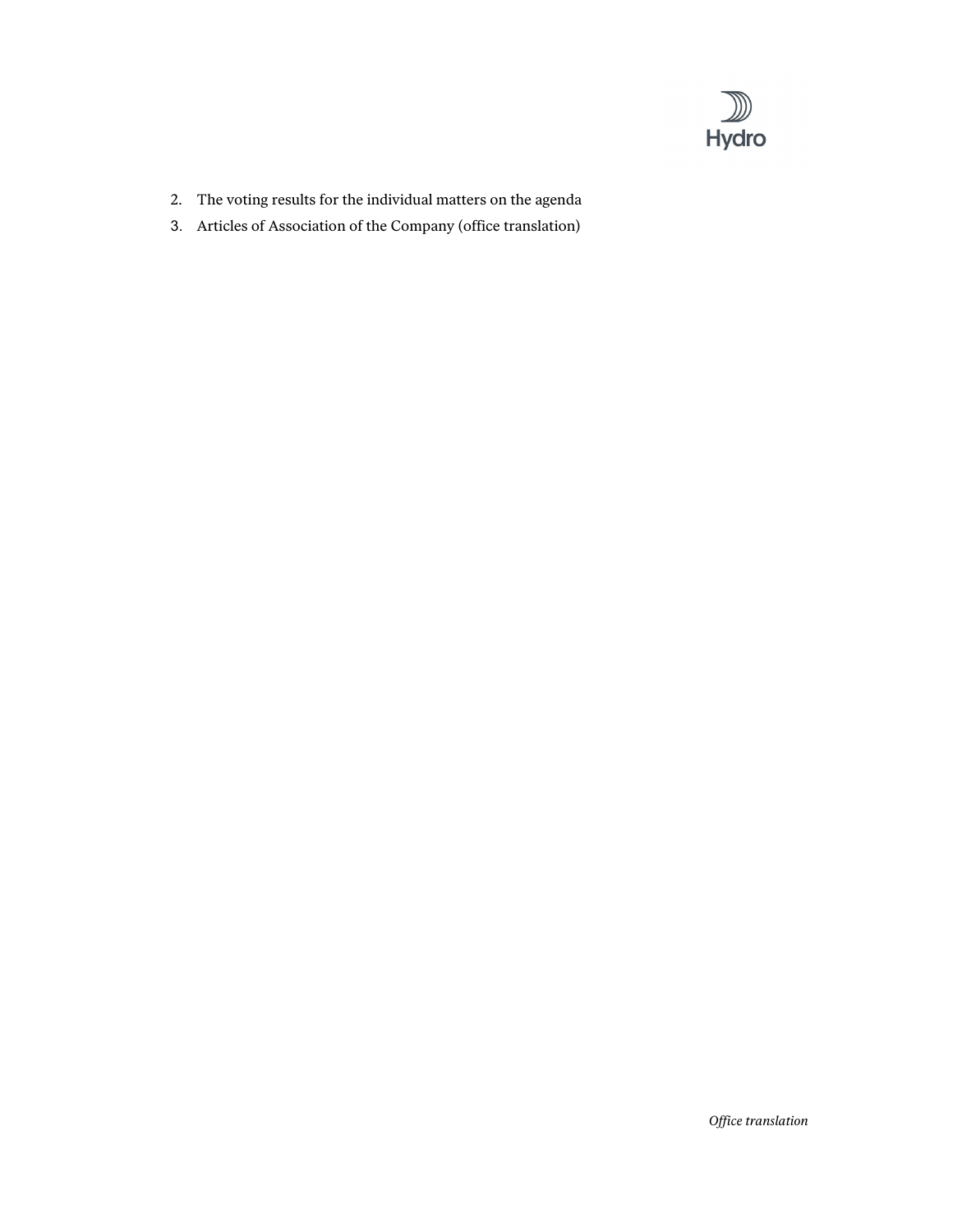#### **Attendance Summary Report** Norsk Hydro ASA AGM

10 May 2022

Appendix 1

| <b>Registered Attendees:</b>       | 45            |
|------------------------------------|---------------|
| <b>Total Votes Represented:</b>    | 1 133 822 111 |
| <b>Total Accounts Represented:</b> | 873           |
|                                    |               |

| <b>Total Voting Capital:</b>        | 2052540507 |
|-------------------------------------|------------|
| % Total Voting Capital Represented: | 55.24%     |
| <b>Total Capital:</b>               | 2068998276 |
| % Total Capital Represented:        | 54.80%     |
| <b>Company Own Shares:</b>          | 16 457 769 |

| Sub Total:                                        | 36                          |                                        | 1 133 822 111           |          |
|---------------------------------------------------|-----------------------------|----------------------------------------|-------------------------|----------|
| Capacity                                          | <b>Registered Attendees</b> | <b>Registered Non-Voting Attendees</b> | <b>Registered Votes</b> | Accounts |
| Shareholder                                       | 11                          | c                                      | 708 947 307             | 11       |
| Shareholder (web)                                 | 21                          |                                        | 173 545                 | 21       |
| 3rd Party Proxy                                   |                             |                                        | 100 067                 |          |
| Guest                                             |                             |                                        |                         |          |
| Chair of the Corporate Assembly with Proxy        |                             | 0                                      | 7 115 183               | 107      |
| Chair of the Corporate Assembly with Instructions |                             | ۵                                      | 279 315 196             | 627      |
| Advance votes                                     |                             | с                                      | 138 170 813             | 106      |

min Freddy Hermansen<br>DAB Bank ASA

**Issuer Services**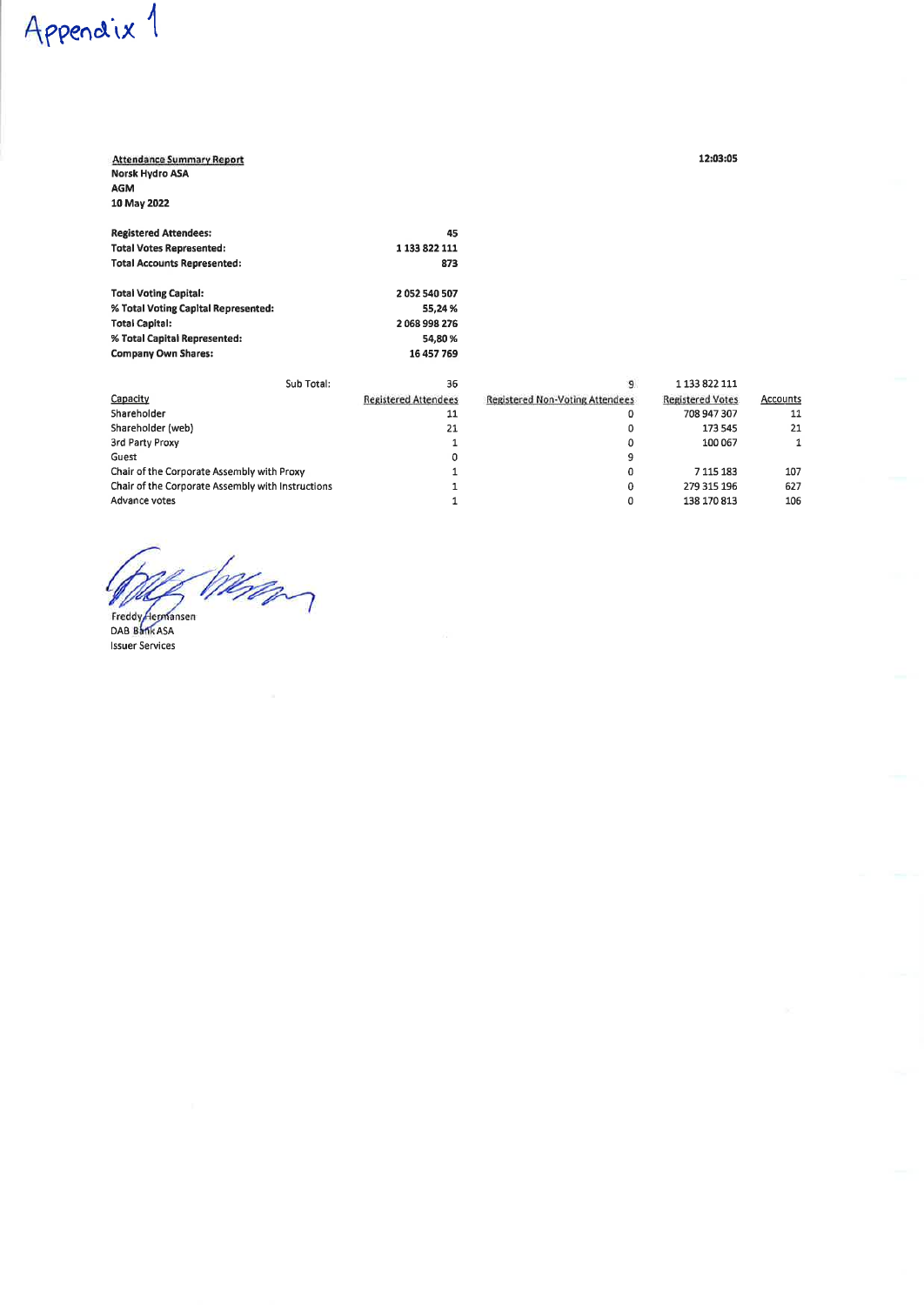# Appendix 2

# NORSK HYDRO ASA GENERAL MEETING 10 MAY 2022

As scrutineer appointed for the purpose of the Poll taken at the General Meeting of the Members of the Company held on 10 May 2022, I HEREBY CERTIFY that the result of the Poll is correctly set out as follows -

|        |                      |        |                |       | Issued voting shares: 2 052 540 507 |               |                               |                 |
|--------|----------------------|--------|----------------|-------|-------------------------------------|---------------|-------------------------------|-----------------|
|        | <b>VOTES</b>         | %      | <b>VOTES</b>   | %     | <b>VOTES</b>                        | <b>VOTES</b>  | % ISSUED                      | <b>NO VOTES</b> |
|        | FOR / FOR            |        | MOT/           |       | <b>AVSTÅR/</b>                      | <b>TOTAL</b>  | <b>VOTING</b>                 | IN              |
|        |                      |        | <b>AGAINST</b> |       | <b>ABSTAIN</b>                      |               | <b>SHARES</b><br><b>VOTED</b> | <b>MEETING</b>  |
|        |                      |        |                |       |                                     |               |                               |                 |
| 1      | 1 133 660 366 100,00 |        | ٥l             | 0,00  | 23713                               | 1 133 684 079 | 55,23 %                       | 138 032         |
| 2      | 1 133 535 914 100,00 |        | $\overline{0}$ | 0,00  | 48 098                              | 1 133 584 012 | 55,23 %                       | 238 099         |
| 3      | 1 133 676 663 100,00 |        | 0              | 0,00  | 22 573                              | 1 133 699 236 | 55,23 %                       | 122 875         |
| 4      | 1 120 925 460        | 98,90  | 12 463 259     | 1,10  | 310 517                             | 1 133 699 236 | 55,23 %                       | 122 875         |
| 6      | 1 006 140 143        | 88,88  | 125 821 408    | 11,12 | 1737685                             | 1 133 699 236 | 55,23 %                       | 122 875         |
| 7      | 1 006 136 590        | 88,88  | 125 824 493    | 11,12 | 1738 153                            | 1 133 699 236 | 55,23 %                       | 122 875         |
| 8      | 1 133 663 555 100,00 |        | 9885           | 0,00  | 25 7 96                             | 1 133 699 236 | 55,23 %                       | 122 875         |
| 9      | 1 133 663 280        | 100,00 | 10240          | 0,00  | 25 7 16                             | 1 133 699 236 | 55,23 %                       | 122 875         |
| 10     | 1 133 646 301        | 100,00 | 6594           | 0,00  | 45 991                              | 1 133 698 886 | 55,23 %                       | 123 225         |
| 11.i   | 1 116 576 661        | 98,60  | 15 896 059     | 1,40  | 1 227 684                           | 1 133 700 404 | 55,23 %                       | 121 707         |
| 11.ii  | 1 074 480 140        | 94,83  | 58 525 846     | 5,17  | 694 068                             | 1 133 700 054 | 55,23 %                       | 122 057         |
| 11.iii | 1 133 558 822 100,00 |        | 47 092         | 0,00  | 94 140                              | 1 133 700 054 | 55,23 %                       | 122 057         |
| 11.iv  | 1 133 619 168 100 00 |        | 11 192         | 0,00  | 49 049                              | 1 133 679 409 | 55,23 %                       | 142 702         |
| 11.v   | 1 133 603 036 100,00 |        | 48 663         | 0,00  | 28 155                              | 1 133 679 854 | 55,23 %                       | 142 257         |
| 11.vi  | 1 049 547 354        | 92,64  | 83 360 451     | 7,36  | 772 049                             | 1 133 679 854 | 55,23 %                       | 142 257         |
| 11.vii | 1 133 619 605 100 00 |        | 14 7 13        | 0,00  | 45 536                              | 1 133 679 854 | 55,23 %                       | 142 257         |
| 12.i   | 1 133 647 907 100,00 |        | 1417           | 0,00  | 28 155                              | 1 133 677 479 | 55,23 %                       | 144 632         |
| 12.ii  | 1 133 587 316 100,00 |        | 14 183         | 0,00  | 28 3 25                             | 1 133 629 824 | 55,23 %                       | 192 287         |
| 12.iii | 1 133 633 930 100,00 |        | 14 353         | 0,00  | 28 846                              | 1 133 677 129 | 55,23 %                       | 144 982         |
| 12.iv  | 1 133 633 514 100,00 |        | 1677           | 0,00  | 41 938                              | 1 133 677 129 | 55,23 %                       | 144 982         |
| 12,1   | 1 133 643 419 100,00 |        | 1 3 6 4        | 0,00  | 28 846                              | 1 133 673 629 | 55,23 %                       | 148 482         |
| 13,1   | 423 635 684          | 37,37  | 710 017 310    | 62,63 | 25 630                              | 1 133 678 624 | 55,23 %                       | 143 487         |
| 13,2   | 876 072 778          | 77,50  | 254 284 462    | 22,50 | 3 294 496                           | 1 133 651 736 | 55,23 %                       | 170 375         |
| 14     | 1 133 587 915 100,00 |        | 4 3 5 5        | 0,00  | 85 209                              | 1 133 677 479 | 55,23 %                       | 144 632         |

Man

Freddy Hermansen DNB Bank ASA **Issuer Services**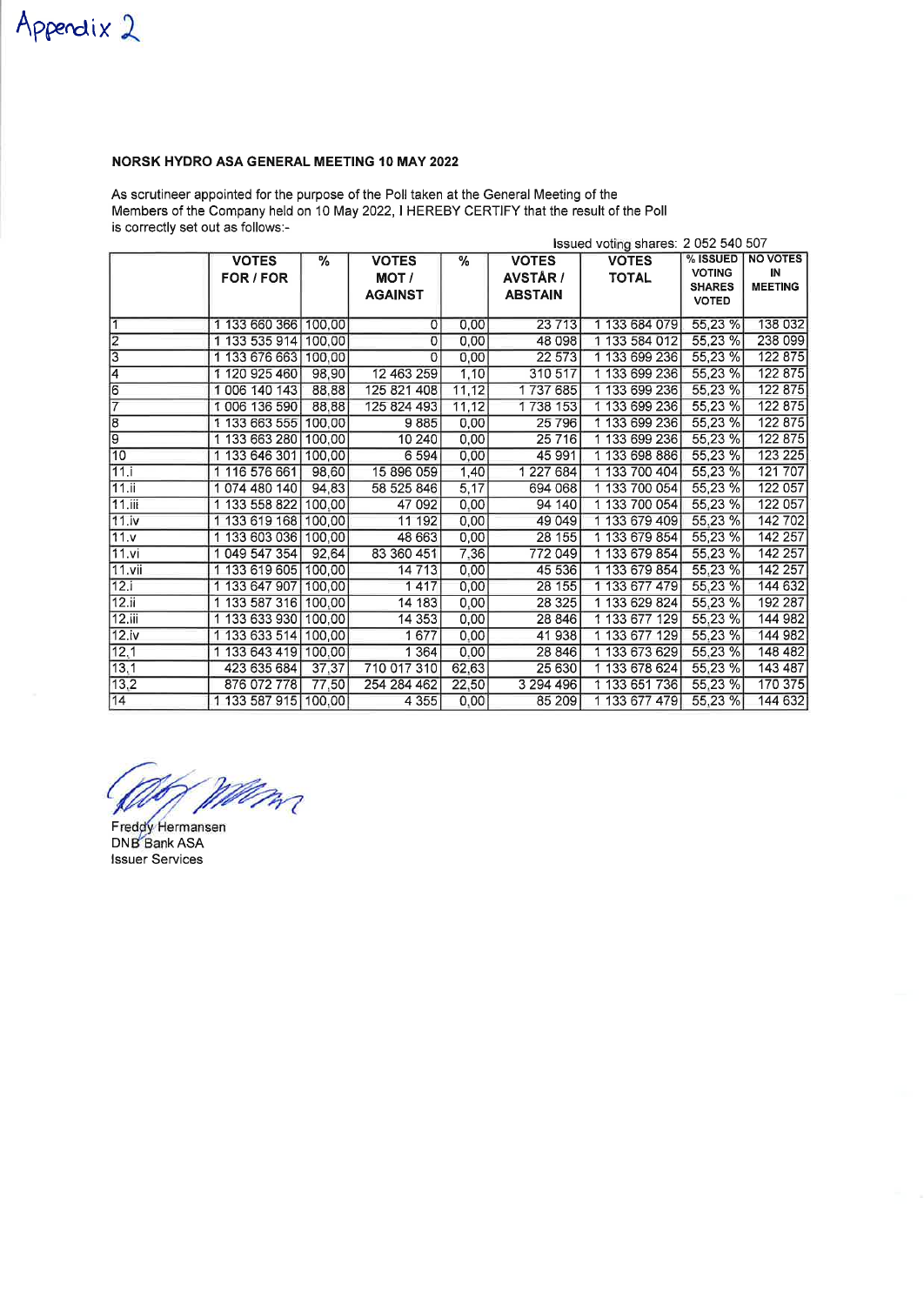**Appendix 3** 



# **ARTICLES OF ASSOCIATION**

# **NORSK HYDRO ASA**

Adopted by the general meeting 10 May 2022

# $§1$

The name of the company is Norsk Hydro ASA.

# $§2$

The objectives of the company are to engage in industry, commerce and transport, to utilize energy resources and raw materials, and to engage in other activities connected with these objectives. Activities may also proceed through participation in or in co-operation with other enterprises.

# $§$ 3

The company's registered office is in Oslo.

# $§4$

The shares capital is NOK 2,271,760,107.048 divided into 2,068,998,276 shares with a nominal value of 1.098. The shares shall be registered in the Norwegian Central Securities Depository. The Board of Directors may refuse the transfer of shares and may take such other steps as may be necessary to prevent shares from being transferred in contravention of the restrictions laid down in Norwegian law.

# $§$  4A

If the share capital is increased, and provided that Norwegian law in force at the time so permits, preferential subscription rights shall be reserved in connection with each such capital increase on the conditions stipulated by the Board of Directors, for up to

a) 0.83 percent of the increase for holders of the 83 unredeemed founder certificates, and up to

 $b)$ 2.79 percent of the increase for holders of the 4,343 unredeemed subscription certificates.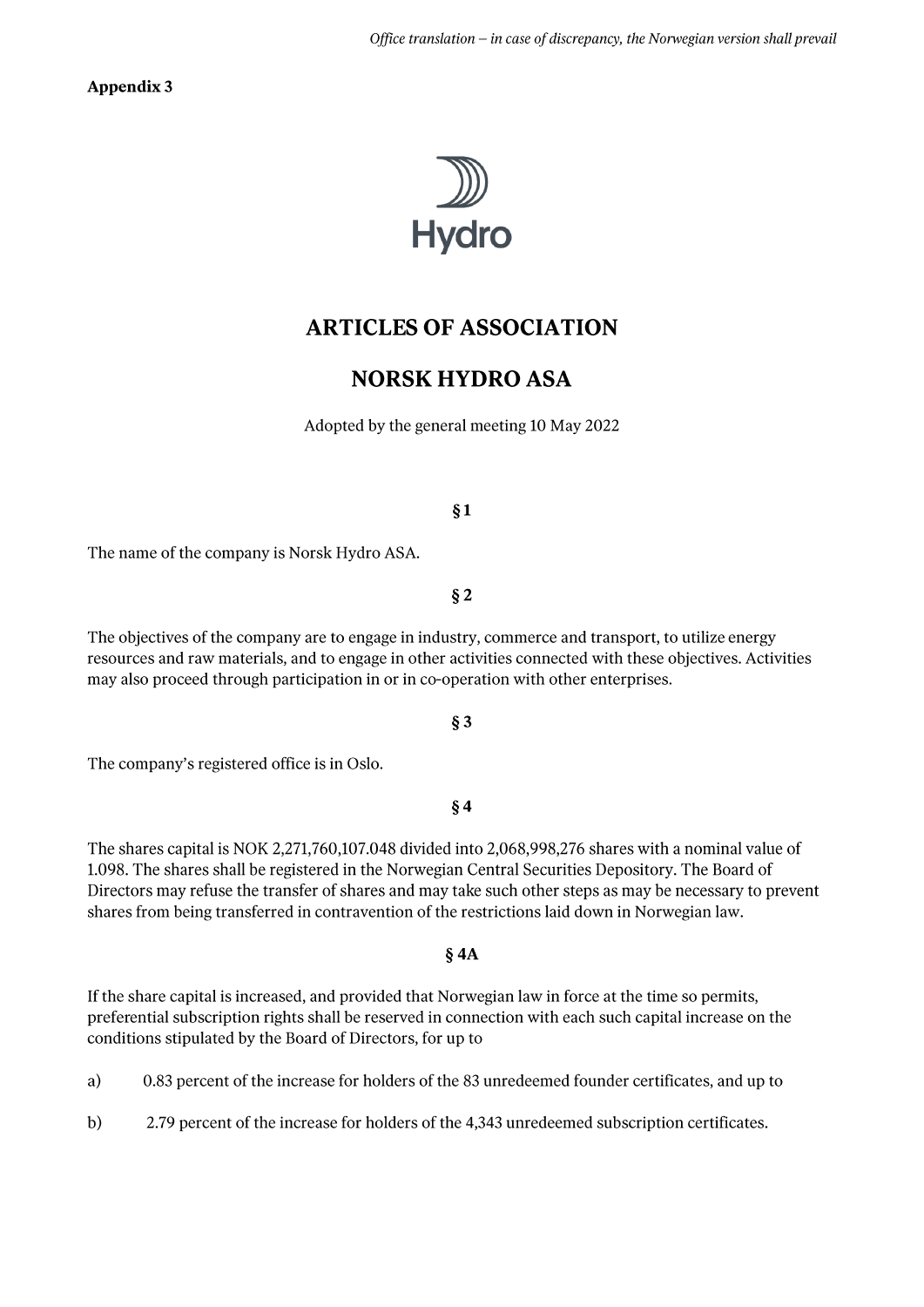These preferential rights shall not apply if the increase is made in order to issue shares to third parties as compensation for their transfer of assets to the company. The certificates may be transferred independently of the shares.

# $\S 5$

The company's Board of Directors shall be composed of nine to twelve members. The shareholder elected Board members are elected by the General Meeting for periods of up to two years at a time.

#### $§ 5A$

The Nomination Committee consists of minimum three and maximum four members who shall be shareholders or shareholders' representatives. The members of the Nomination Committee, including its chairperson, are elected by the General Meeting. The members of the Nomination Committee are elected for periods of up to two years at a time. If the chairperson resigns as member of the Nomination Committee during the electoral period, the Nomination Committee shall elect among its members a new chairperson for the remainder of the new chairperson's electoral period.

The chairperson of the Board of Directors and the President and CEO, who do not hold voting rights, shall be requested to attend at least one meeting of the Nomination Committee before it furnishes its final recommendation.

The Nomination Committee makes its recommendation to the General Meeting regarding the election of shareholder elected members on the Board of Directors and regarding remuneration to the Board members. The Nomination Committee makes its recommendation to the General Meeting regarding the election of the members and chairperson of the Nomination Committee and regarding remuneration to the members of the Nomination Committee.

The General Meeting adopts guidelines for the Nomination Committee.

# $§6$

The Board of Directors may authorize a Board member, the President or specifically designated employees to sign for the company, and also to designate procurists. The Board of Directors may decide that authorization to sign for the company may only be exercised by several persons jointly.

# $§ 7$

The General Meeting shall be convened by the Board of Directors in accordance with applicable legal requirements.

Documents concerning matters to be considered at the General Meeting and which have been made available for the shareholders on the company's website do not have to be sent to the shareholders. This also applies to documents which by law shall be included in or attached to the notice of the General Meeting. A shareholder may nonetheless request that documents concerning matters to be considered at the General Meeting be sent to him or her free of charge.

Shareholders or their representatives wishing to attend and vote at the General Meeting must inform the company. Such notice must be received by the company no later than two business days prior to the **General Meeting**